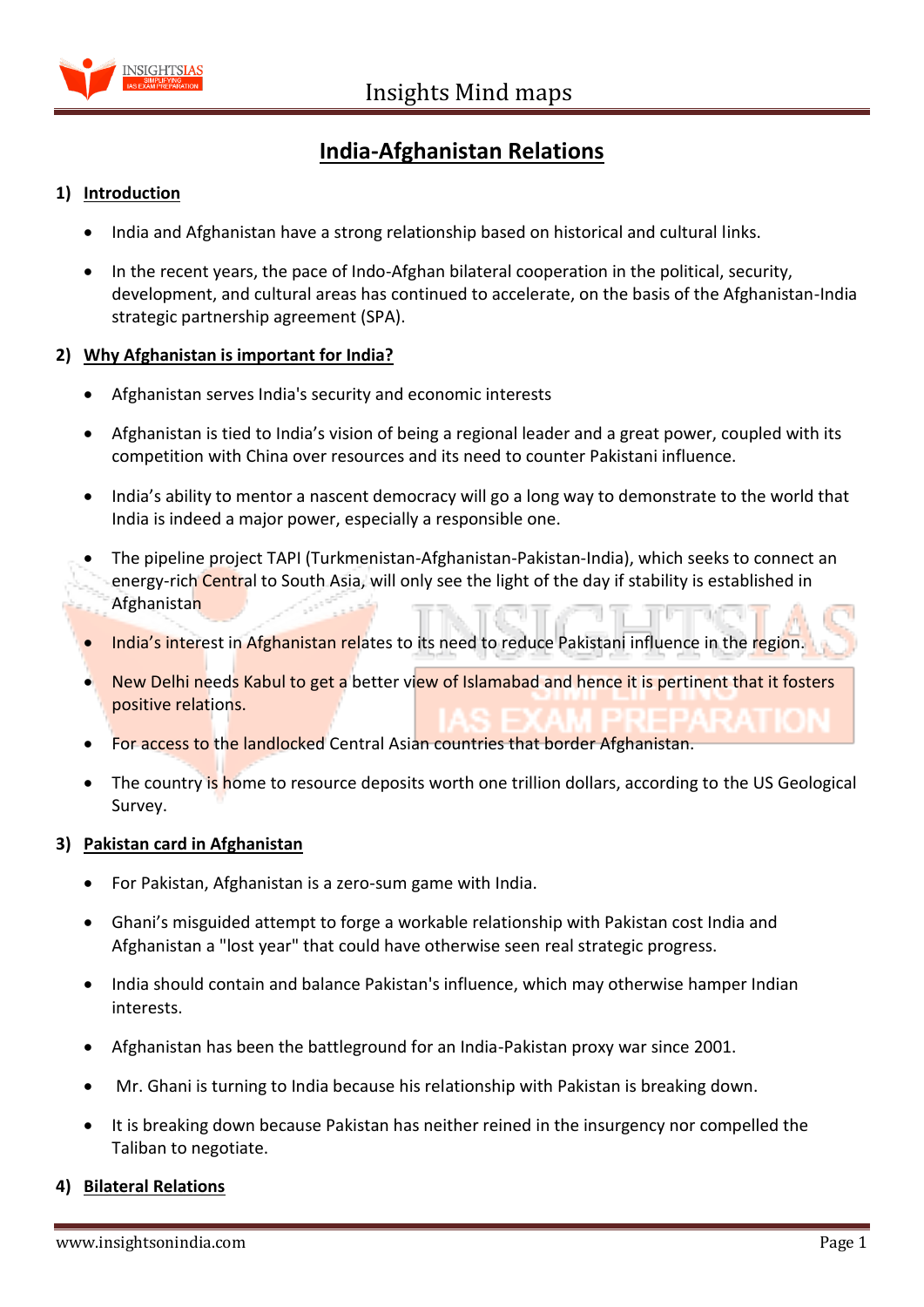

 In order to mitigate the threat from an unstable backyard, India has employed a "soft-power" approach in Afghanistan.

### **Bilateral trade**

- a) India's bilateral trade with Afghanistan stood at \$684.47 million in 2014-15, 20.41 per cent higher than \$568.44 million in 2010-11.
- b) Despite the lack of direct land access, India is the second-largest destination for Afghan exports.

#### **Defence**

- a) India, according delivered three Russia-made Mi-25 attack helicopters to Afghanistan
- b) India has also discussed potential sales of its Light Combat Helicopter and has ambitions to export the much-maligned Tejas combat aircraft.

### **Parliament building**

- a) India has constructed the new building at a cost of about \$90 million, as a sign of friendship.
- b) The Afghan Parliament and the Salma dam are two of India's showpiece projects in Afghanistan.
- **'Heart of Asia' conference**
	- a) The 2016 Heart of Asia (HoA) conference began in New Delhi with the objective of bringing peace and stability to Afghanistan.
	- b) The key elements of HoA process have been to devise a sustained, incremental approach to implementation of the confidence building measures (CBM) in Afghanistan
	- c) It will also seek to speed up reconstruction in Afghanistan with a focus on enhancing investment and connectivity to the country.

# **India's role**

- a) India has played a constructive role over several past years inside Afghanistan
- b) India has extended an aid of over \$2 billion to Afghanistan and has been involved in massive developmental efforts in the war-torn country.
- c) India has done well in Afghanistan, and its projects have touched the lives of ordinary people.

# **A long history**

- a) During the Soviet-Afghan war (1979-89), India was the only South Asian nation to recognise the Soviet-backed Democratic Republic of Afghanistan.
- b) Following the withdrawal of the Soviet forces, India continued to provide Afghan government with humanitarian aid.

#### **5) India's growing arms footprint in Afghanistan**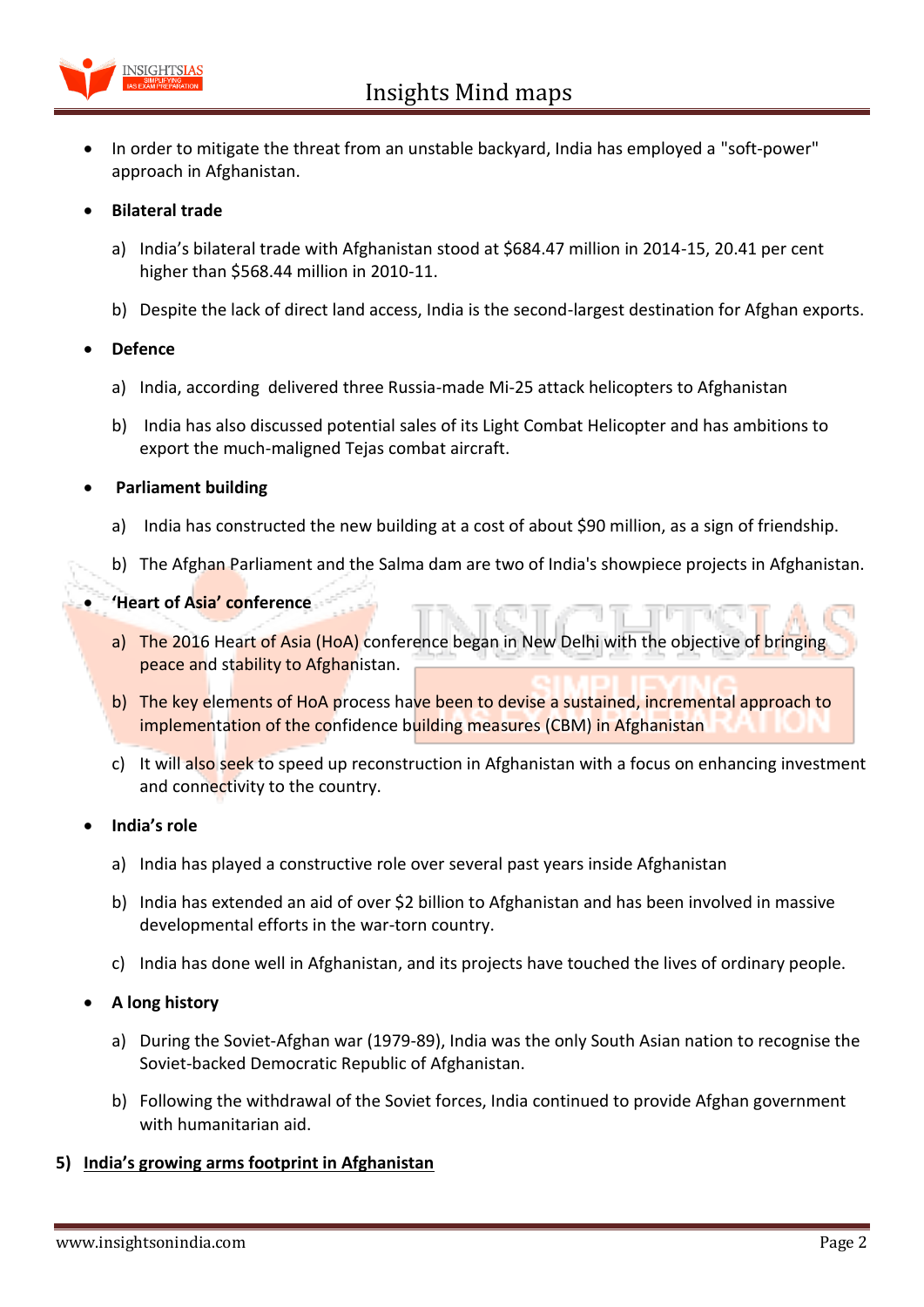

- India's growing arms footprint in Afghanistan points to an important future aspect of its regional power projection
- Arms generate revenue but can also transform the balance of power, and as India has discovered to its cost, provide leverage during crises and wars
- India had gifted four MI-25 attack helicopters to Afghanistan
- Pakistan has raised "concerns" about India's security assistance to Afghanistan
- **positive impact**
	- a) Increasing Capacity of Afghan forces resulting in better combat of militants.
	- b) Further strengthening of bilateral relations. It will be helpful in aligning Afghanistan towards India, away from Pakistan.
	- c) Thrust to manufacturing of defence equipment to India.
	- d) Status of regional power requires active involvement in efforts to maintain peace and stability. India also need to make its presence and influence felt in the peace talks
	- e) Afghanistan's stability is essential for India as it provides a gateway to central Asia
	- f) A number of India backed projects (Chabahar port project) are running there. And Stability can be brought only when Afghan Army is equipped with modern weapons
	- g) Both India and Afghanistan are suffering from cross border terrorism. Military assistance to Afghanistan will help it eliminating the cross border terrorism, which will in turn be beneficial for regional peace and stability.
- **Negative impact**
	- a) Leadership crisis is a fundamental problem in Afghanistan which arms cannot compensate for.
	- b) Conflict with Taliban and other state actors may increase.
	- c) India should first attain self-sufficiency before exporting the weapons to other nations.

#### **6) Concerns**

- Many believe that with Taliban gaining ground, India must be much more careful and choose smaller projects with care.
- The quantum of assistance should not go down, but projects must be selected with the ground situation in mind
- India's growing friendship with Afghanistan has always been a major worry for Pakistan.
- Besides the embassy in Kabul, India had consulates in Kandhar, Herat, Jalalabad and Mazr-e-Sharif irked Pakistan.

#### **7) Need of the Hour**